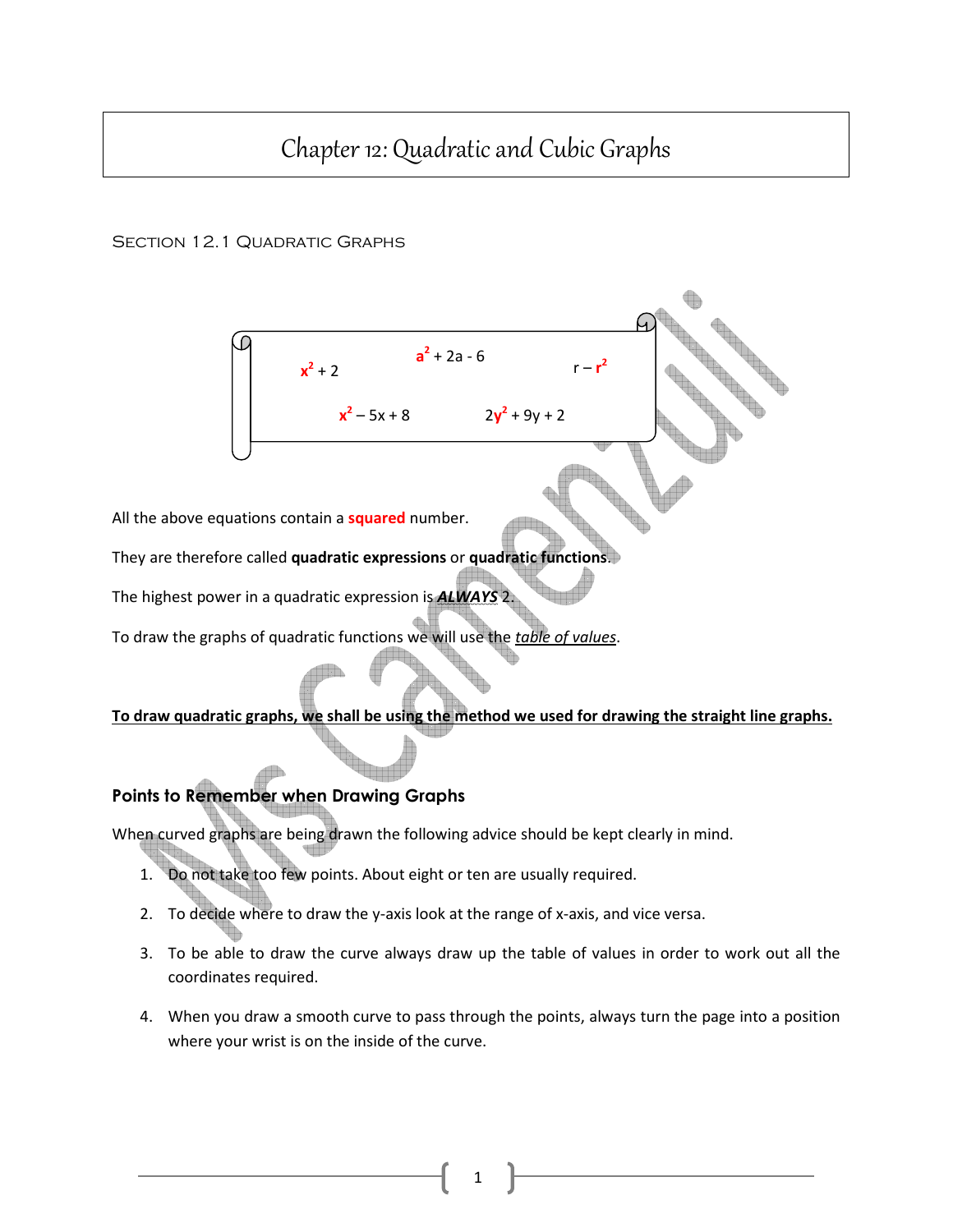The most basic quadratic equation is  $y = x^2$ .

Draw the graph  $y = x^2$  for the values of x between -3 and 3.





The lowest point of the graph is called the **minimum point**.

In the above example the minimum point is at coordinate (0,0).

2

X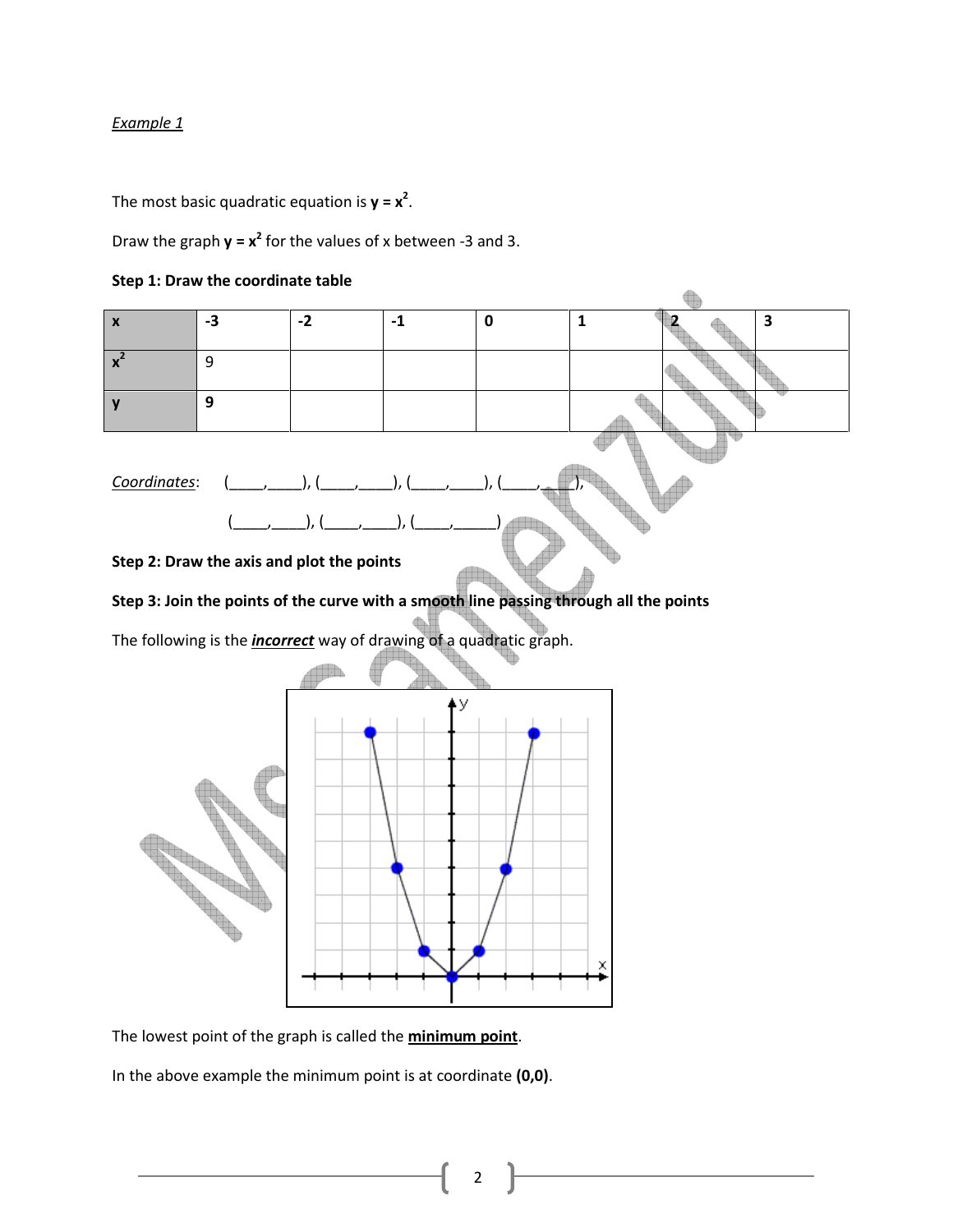Draw the graph  $y = 3x - x^2$  for the values of x in the range -1 to 4. Draw the graph with the scale of 2cm for one unit on both axes.

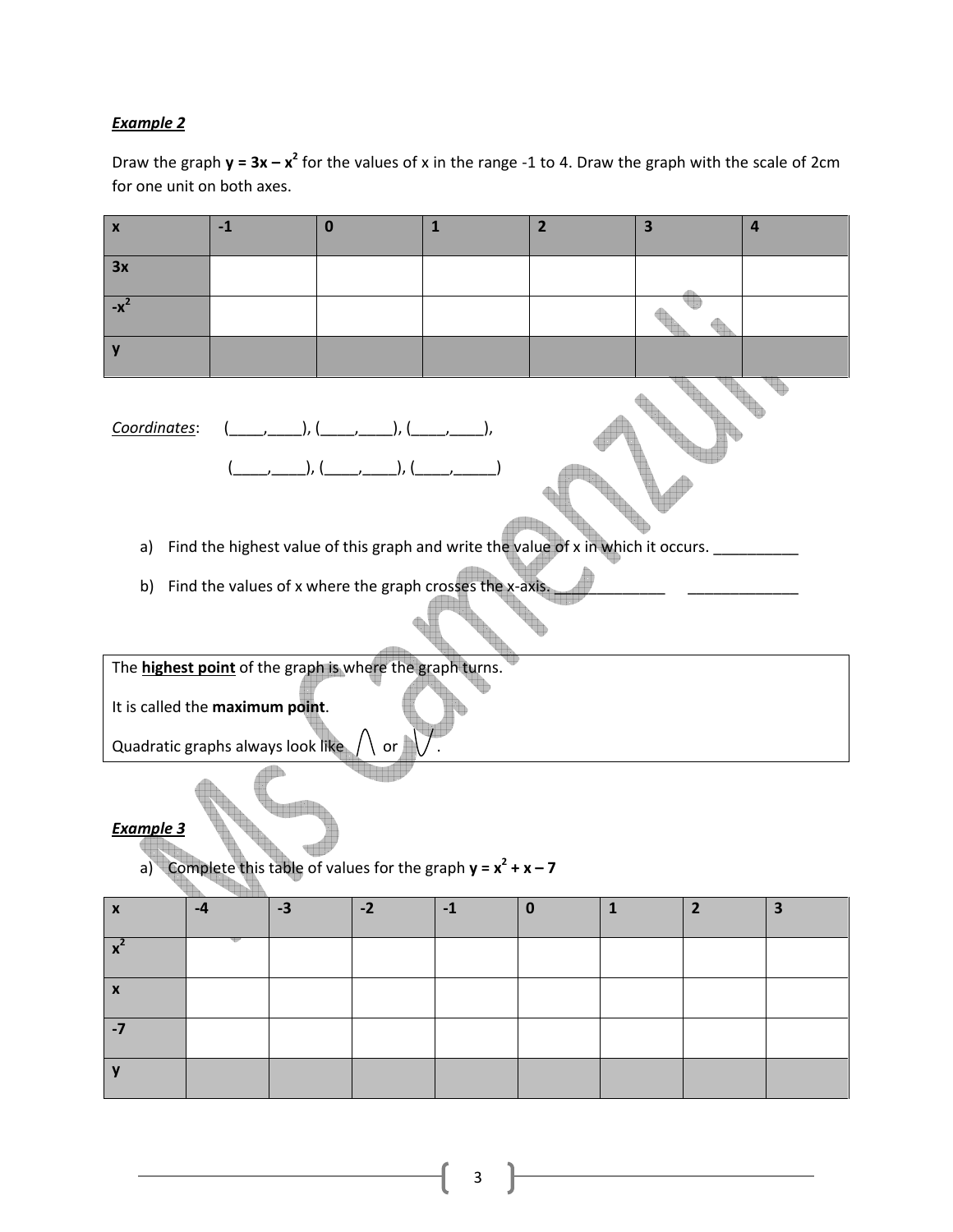- b) Draw the graph  $y = x^2 + x 7$
- c) Write down the values of x where the graph crosses the x-axis
- d) Use your graph to find an estimate of the minimum value of the graph you have drawn.

 $\begin{picture}(220,20) \put(0,0){\line(1,0){10}} \put(15,0){\line(1,0){10}} \put(15,0){\line(1,0){10}} \put(15,0){\line(1,0){10}} \put(15,0){\line(1,0){10}} \put(15,0){\line(1,0){10}} \put(15,0){\line(1,0){10}} \put(15,0){\line(1,0){10}} \put(15,0){\line(1,0){10}} \put(15,0){\line(1,0){10}} \put(15,0){\line(1,0){10}} \put(15,0){\line($ 

#### Example 4

Make a table to help you draw the graph  $y = x^2 - 3x - 4$  for the values of x between -2 and 5.

| <b>X</b> | $-2$ | -1 | o |  | ь | s. |
|----------|------|----|---|--|---|----|
|          |      |    |   |  |   |    |
|          |      |    |   |  |   |    |
| $-3x$    |      |    |   |  |   |    |
|          |      |    |   |  |   |    |
|          |      |    |   |  |   |    |

Use your graph to find

a) the lowest value of  $x^2$  $-3x - 4$  and the corresponding value of x

b) the values of x when  $x^2 - 3x - 4$  is 0

Support Exercises Pg 382 Exercise 23A Nos 1 – 5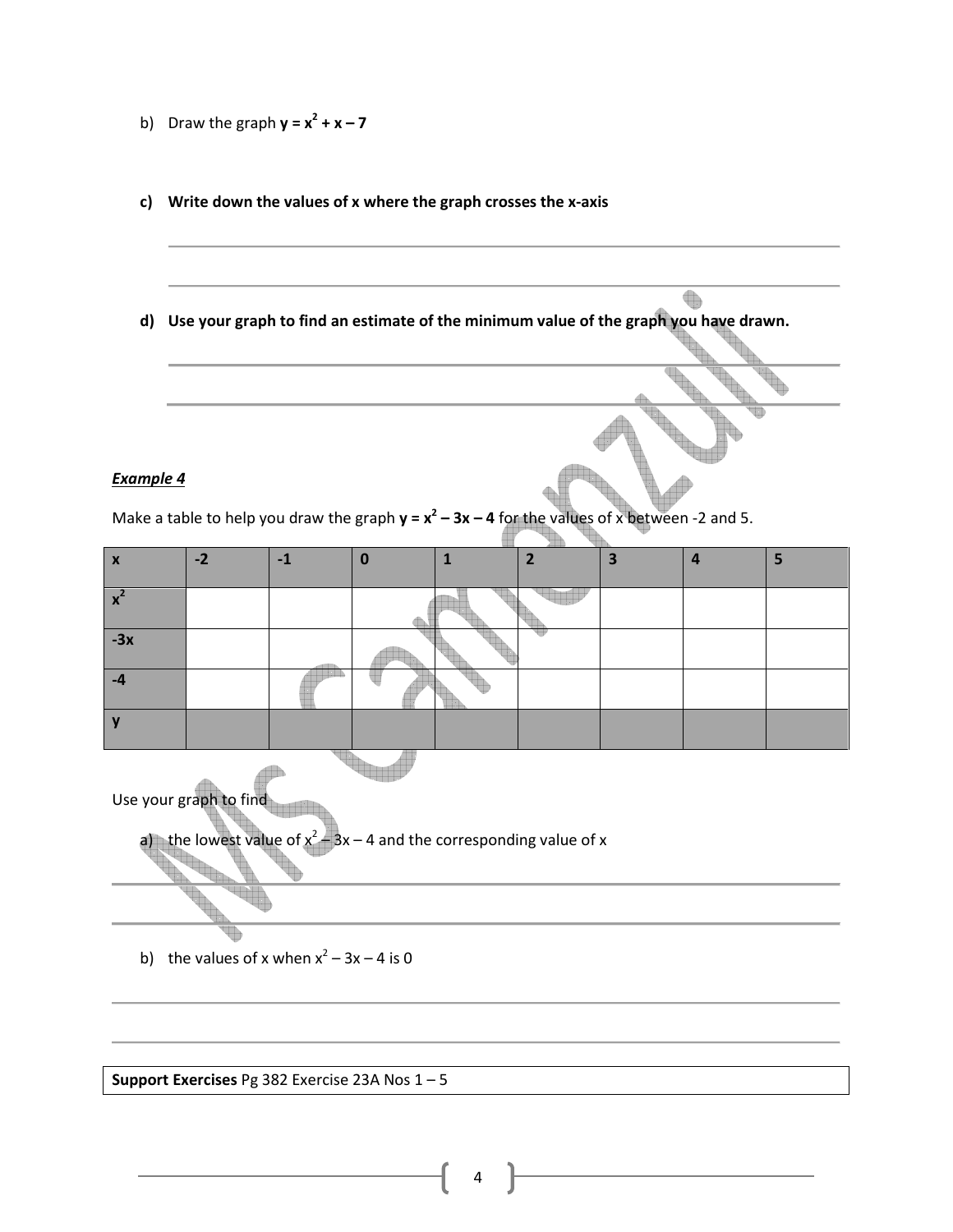## Section 12.2 Using Graphs of Quadratic Functions to solve Equations



The following is the graph for the equation  $y = x^2 + x - 6$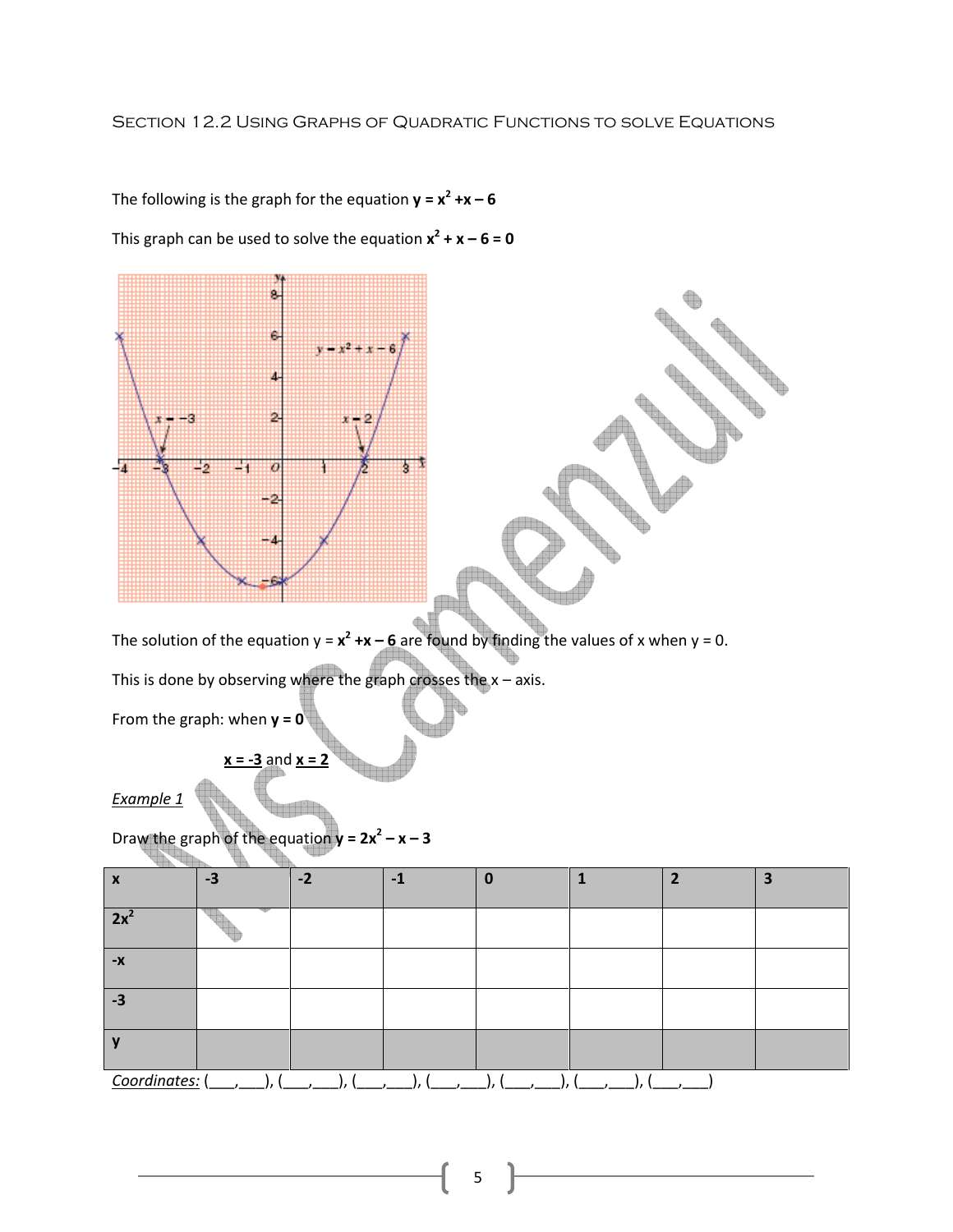From your graph, what are the solutions of the equation  $2x^2 - x - 3 = 0$ ?

## Example 2

- a) Draw the graph with equation  $y = x^2 6x 7$  for values of x between  $-2$  and 8.
- b) Give the solutions of the equation  $x^2 6x 7 = 0$
- a) Draw the coordinate table to retrieve the coordinates of the graph

| $-2$<br>$6\phantom{1}6$<br>5<br>2<br>o<br>-1<br>0<br>ю<br>$\boldsymbol{\mathsf{x}}$<br>4<br>$\bullet$<br>5<br>ж<br>$-6x$<br>-7 |  |  |  |  |  |  |
|--------------------------------------------------------------------------------------------------------------------------------|--|--|--|--|--|--|
|                                                                                                                                |  |  |  |  |  |  |
|                                                                                                                                |  |  |  |  |  |  |
|                                                                                                                                |  |  |  |  |  |  |
|                                                                                                                                |  |  |  |  |  |  |
|                                                                                                                                |  |  |  |  |  |  |

Coordinates:



From the graphs, what are the solutions of the equation  $x^2 - 6x - 7 = 0$ ?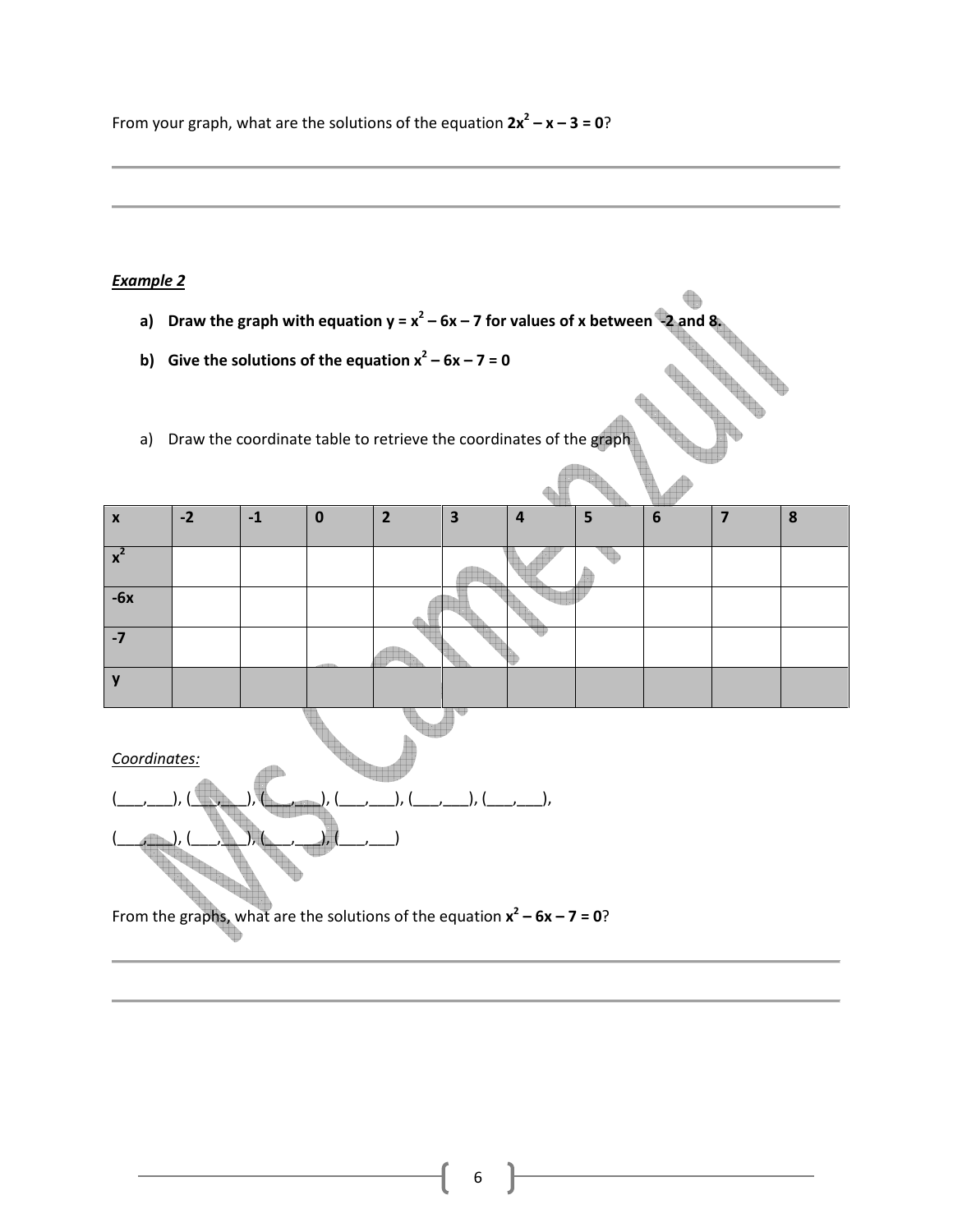Complete the table for the graph  $y = x^2 - 2x - 8$  for the values of x from -3 to 5. Use your table to draw the graph.

| $\mathbf{v}$<br>$\boldsymbol{\mathsf{A}}$ | $-3$ | $-2$ | $-1$ | 0 | ∍ | 3 | ь |
|-------------------------------------------|------|------|------|---|---|---|---|
| $\mathbf{\mathcal{L}}$                    |      |      |      |   |   |   |   |
| $-2x$                                     |      |      |      |   |   |   |   |
| $-8$                                      |      |      |      |   |   |   |   |
|                                           |      |      |      |   |   |   |   |

- a) Use your graph to find the value of y when  $x = 0.5$
- b) Use your graph to solve the equation  $x^2 2x 8 = 3$

### Example 4

a) Complete the table to draw the graph of  $y = x^2 - 6x + 3$  for the values of x between -1 and 7

| X                     | -1 |  | $\overline{\phantom{a}}$ | 3 | 4 | 6 |  |
|-----------------------|----|--|--------------------------|---|---|---|--|
|                       |    |  |                          |   |   |   |  |
| $\mathbf{\mathbf{v}}$ |    |  |                          |   |   |   |  |
| $-6x$                 |    |  |                          |   |   |   |  |
| +3                    |    |  |                          |   |   |   |  |
|                       |    |  |                          |   |   |   |  |
|                       |    |  |                          |   |   |   |  |

- b) Where does the graph intersect with the x-axis
- c) Use your graph to find the y-value when  $x = 3.5$
- d) Use your graph to solve the equation x<sup>2</sup> – 6x + 3 = 5 \_\_\_\_\_\_\_\_\_\_\_\_\_\_\_\_\_\_\_\_\_\_\_\_\_\_\_\_\_\_\_\_

Support Exercise Pg 384 Exercise 23B Nos 1, 2, 3, 4 & 5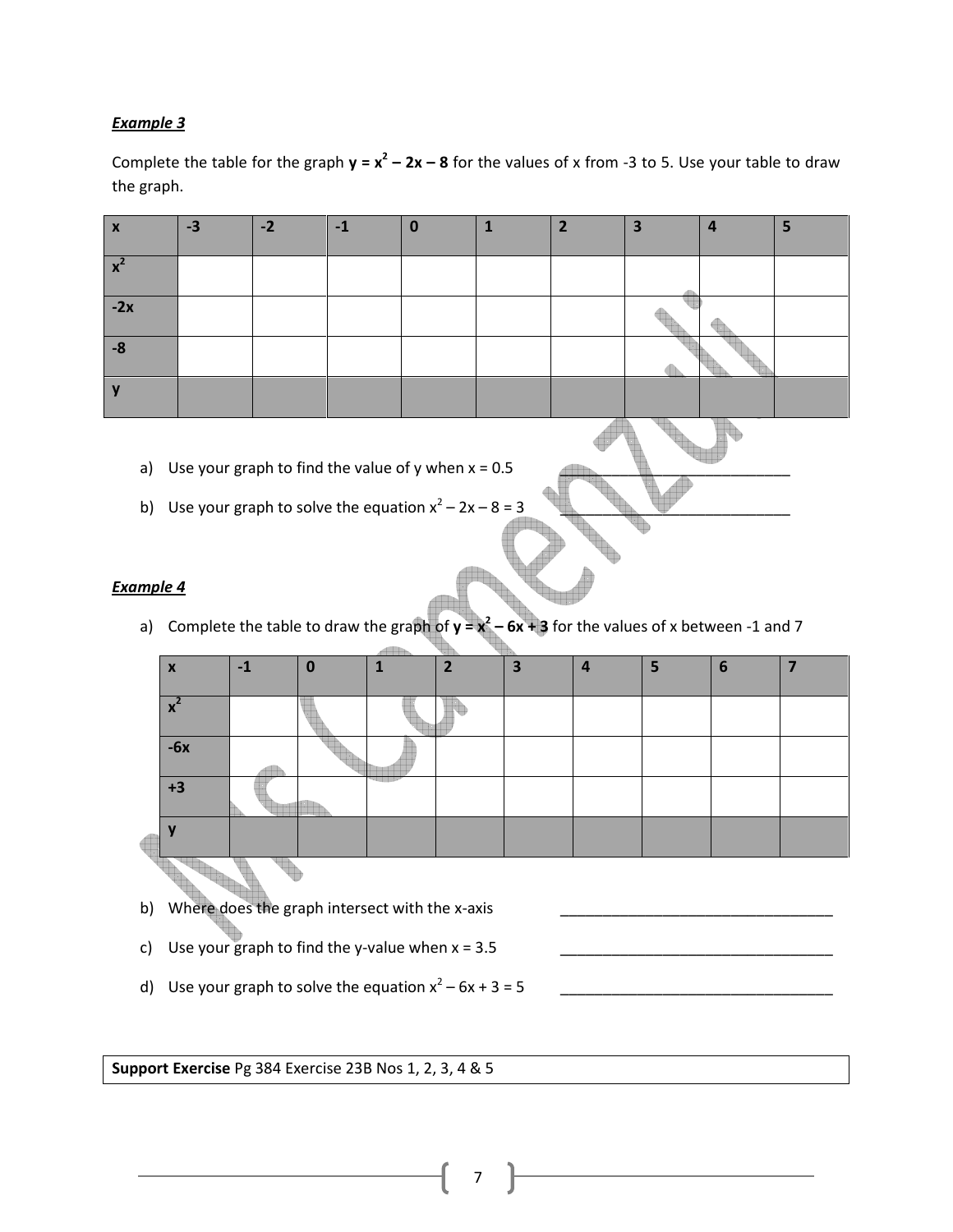Section 12.3 Using Graphs of Quadratic and Linear Graphs to solve QUADRATIC EQUATIONS



## Eliminating y from  $y = x^2$  and  $y = x + 2$  gives the equation

$$
x^2 = x + 2
$$
 or  $x^2 - x - 2 = 0$ 

From the graph the solution of the quadratic equation  $x^2 - x - 2 = 0$  are  $x = -1$  and  $x = 2$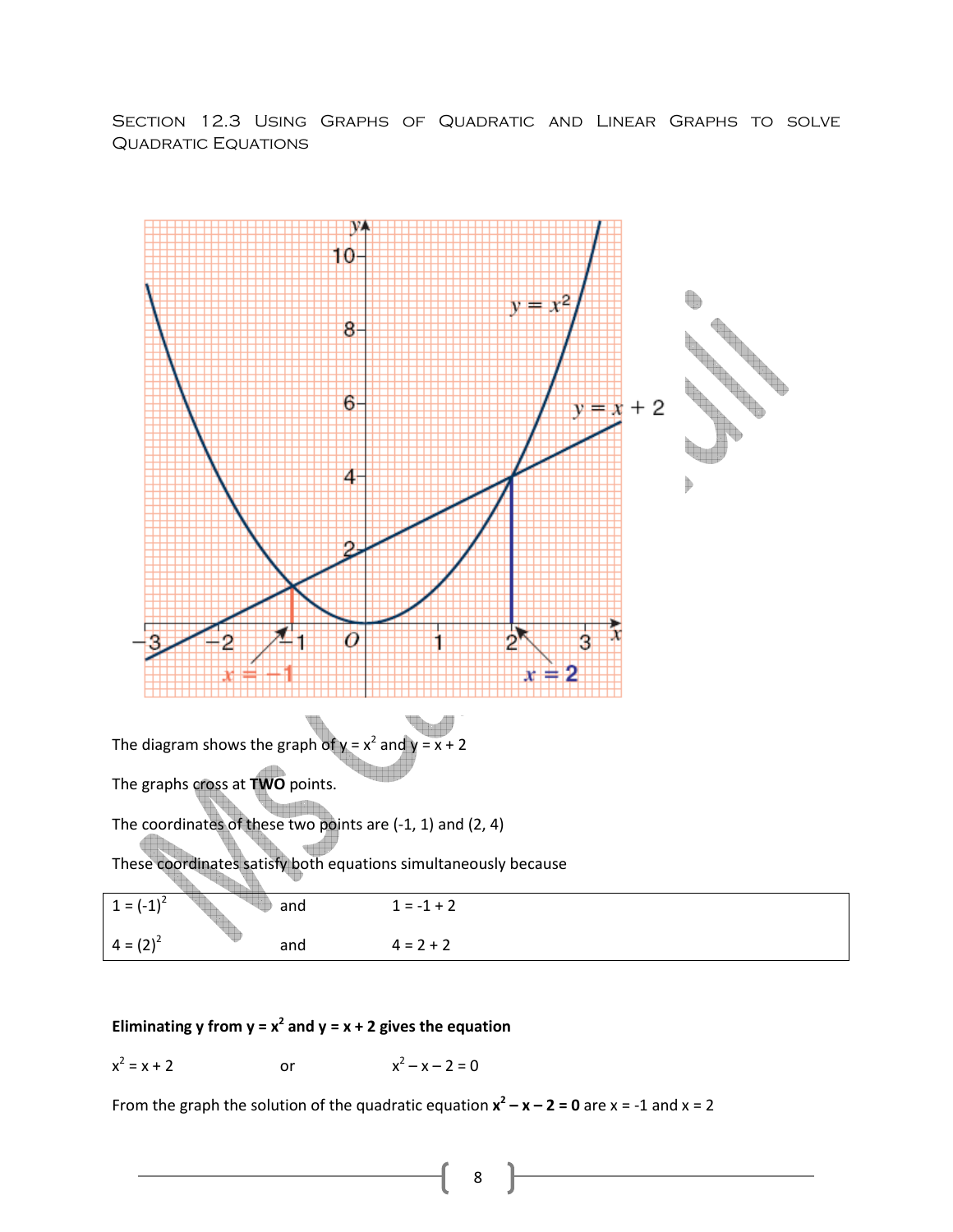The diagram shows the graph of  $y = 2x - x^2$ 

By drawing a suitable straight line on the graph estimate the solutions of the equation  $x^2 - 4x + 3 = 0$ 



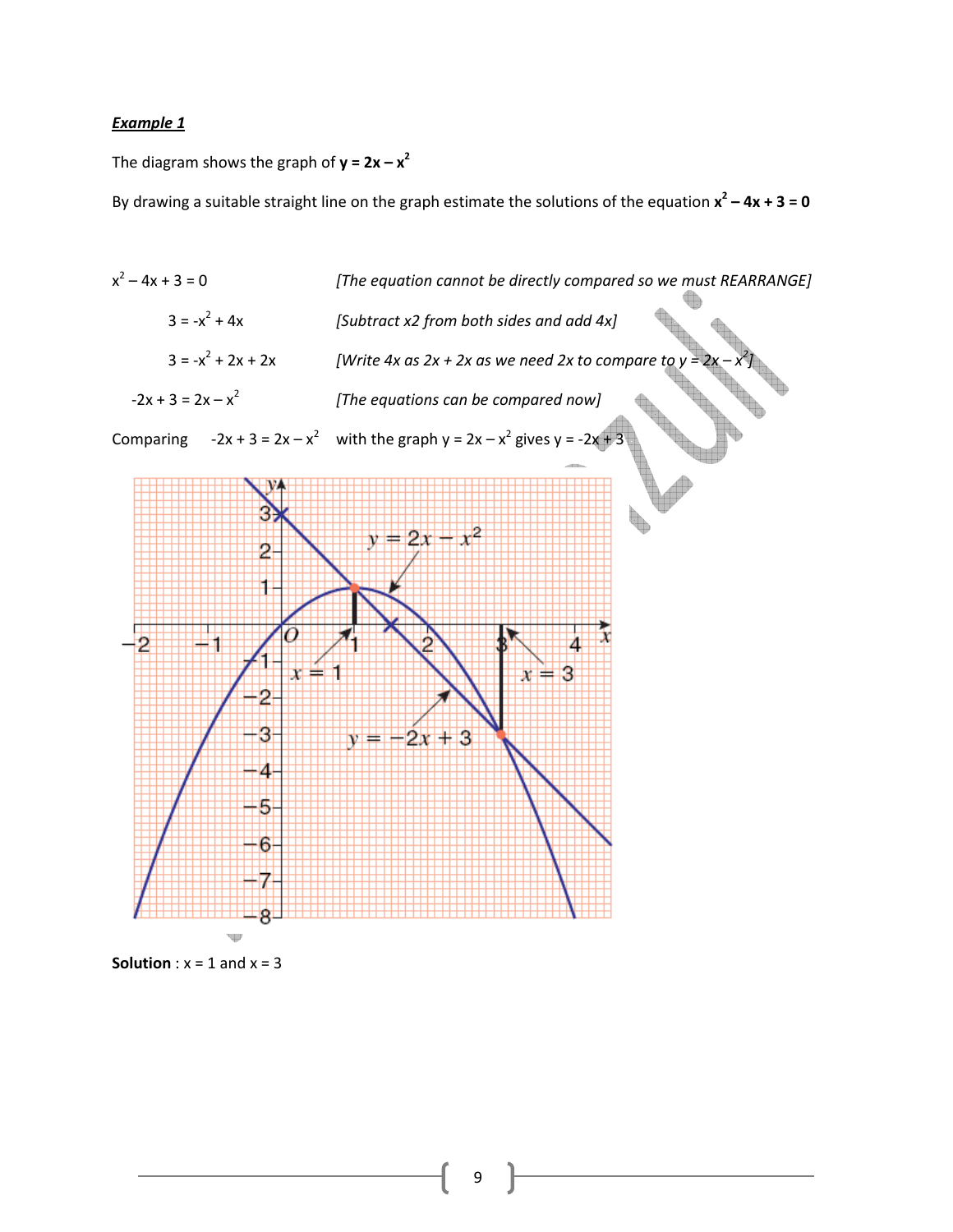Draw the graph of  $y = 2x^2 + 3x - 6$  for the values of x from -4 to 2, taking 2cm to represent 1 unit on the x-axis and 1cm to represent I unit in the y-axis. Use the graph to solve the following equations:

- a)  $2x^2 + 3x 6 = 0$
- b)  $2x^2 + 3x 11 = 0$
- c)  $2x^2 + 3x + 3 = 0$
- d)  $3 3x 2x^2 = 0$

#### Example 3

Using the same scales and axes, draw the graphs of  $y = x^2 - 4x + 7$  and  $y = x + 1$  for values of x from 0 to 5, taking 2 cm to represent 1 unit both axes. From your graph find,

- a) the values of x where the 2 graphs intersect.
- b) the equation in x whose roots are the points of intersection of the 2 graphs.
- c) the solutions of the equations  $x^2 4x + 2 = 0$

Support Exercise Pg 388 Exercise 23C Nos 1

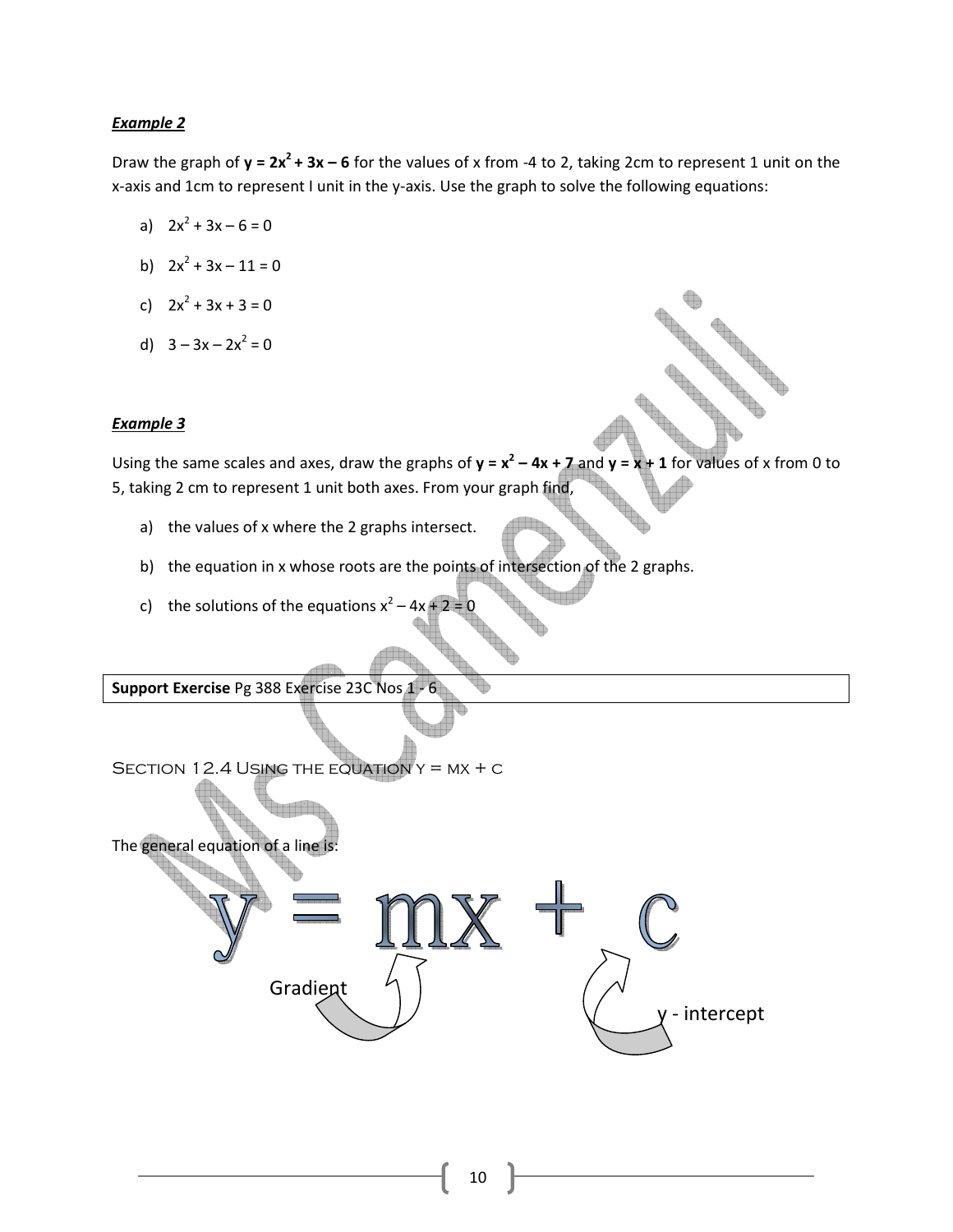Write the equation of a line with gradient 4 and y-intercept 7.

- $y = mx + c$
- $m = 4$

 $c = 7$ 

Answer:  $y = 4x + 7$ 

#### Example 2

Write down the gradient, m, and y intercept, c, for the given equations.

- $y = \frac{1}{2}x 4$
- $m = \frac{1}{2}$
- $c = -4$

Consolidation

Complete the following table.

| Equation         | <b>Gradient</b> | Y-intercept    |
|------------------|-----------------|----------------|
| $y = -3 - 7x$    |                 |                |
|                  | $\frac{3}{4}$   | 7              |
|                  | $\mathbf 0$     | $\overline{2}$ |
| $3y = 9x - 12$   |                 |                |
|                  | $-5$            | $-1$           |
| $y + 3x - 4 = 0$ |                 |                |
| $y = -5x$        |                 |                |

Support Exercise Pg 205 Exercise 13D Nos 6 - 11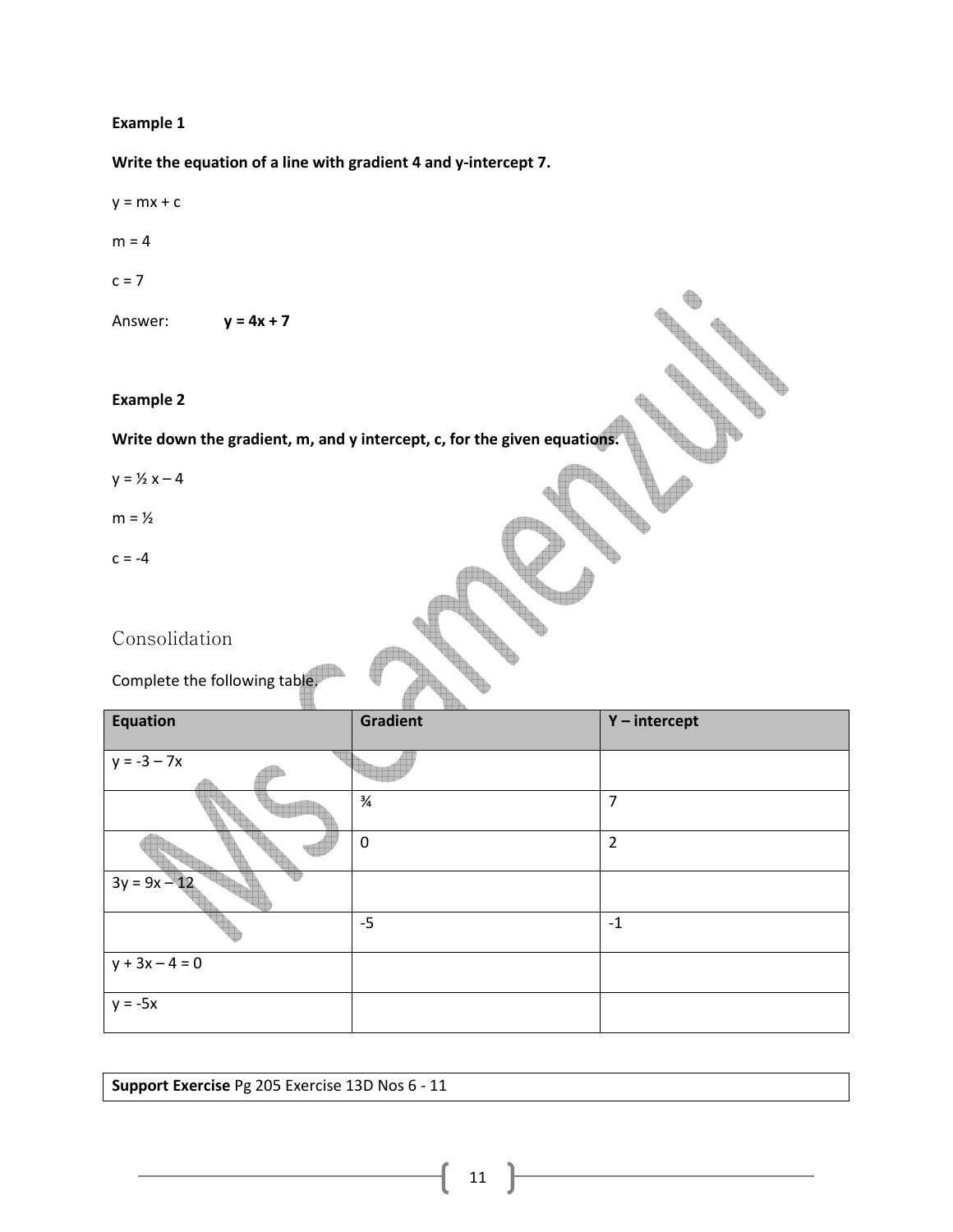## SECTION 12.5 FINDING THE GRADIENT

The method to calculate the Gradient is:

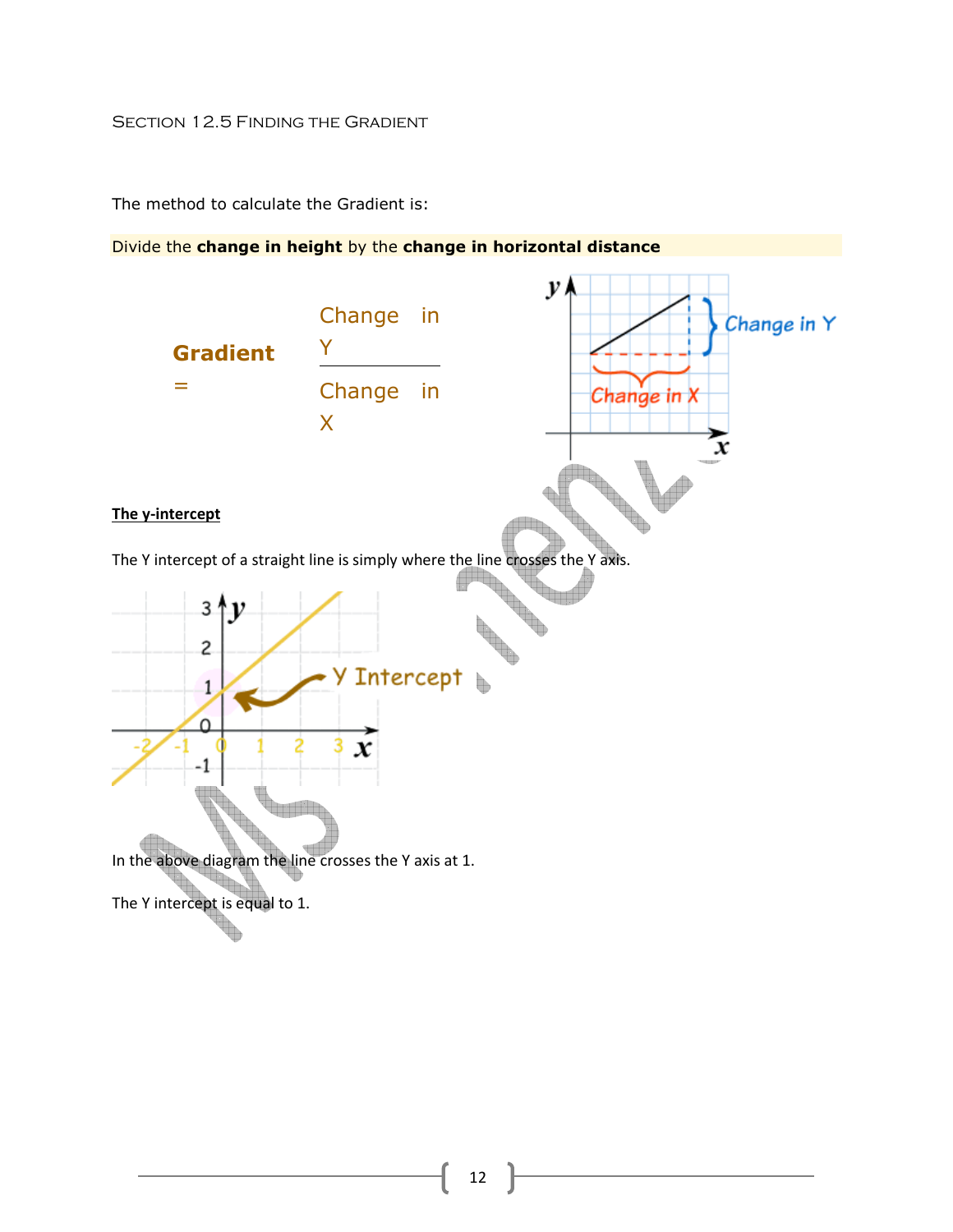Calculate the gradient of the straight line given in the following diagram; and find its equation.



# Solution:

Let 
$$
(x_1, y_1) = (0, 5)
$$
 and  $(x_2, y_2) = (3, 11)$ .  
\n
$$
\therefore m = \frac{y_2 - y_1}{x_2 - x_1} = \frac{11 - 5}{3 - 0} = \frac{6}{3} = 2
$$
\n
$$
c = 5
$$

The general equation of the straight line is

 $y = mx + c$ 

Substituting 
$$
m = 2
$$
 and  $c = 5$  gives

 $y = 2x + 5$ 

## Example 2

Find the equation of the line joining the points (2, 3) and (4,7).



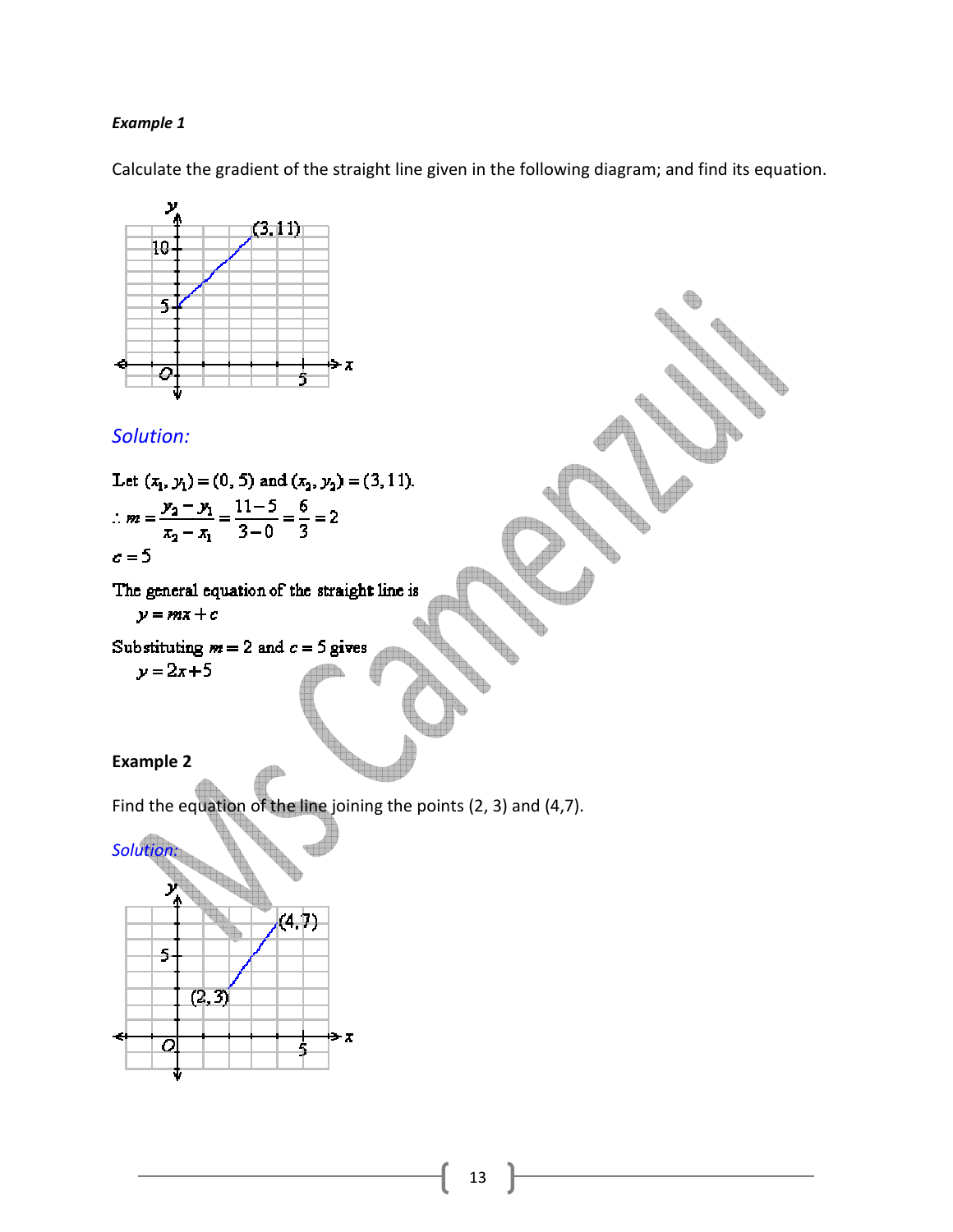Let 
$$
(x_1, y_1) = (2, 3)
$$
 and  $(x_2, y_2) = (4, 7)$ .  
\n
$$
m = \frac{y_2 - y_1}{x_2 - x_1}
$$
\n
$$
= \frac{7 - 3}{4 - 2}
$$
\n
$$
= \frac{4}{2}
$$
\n
$$
= 2
$$

The general equation of a straight line is

 $y = mx + c$  $\therefore y = 2x + c$ 

Point  $(2,3)$  is on the line.

 $\therefore 3 = 2 \times 2 + c$ 

$$
3 = 4 + c
$$

$$
3-4=c+4-4
$$

$$
\therefore c = -1
$$

So, the equation is  $y = 2x - 1$ .

# Consolidation

Find the equations of the lines passing through the following points.

1) (5,1) and (7,9)



**Contract of the Contract of the Contract of the Contract of the Contract of the Contract of The Contract of the Contract of The Contract of The Contract of The Contract of The Contract of The Contract of The Contract of T**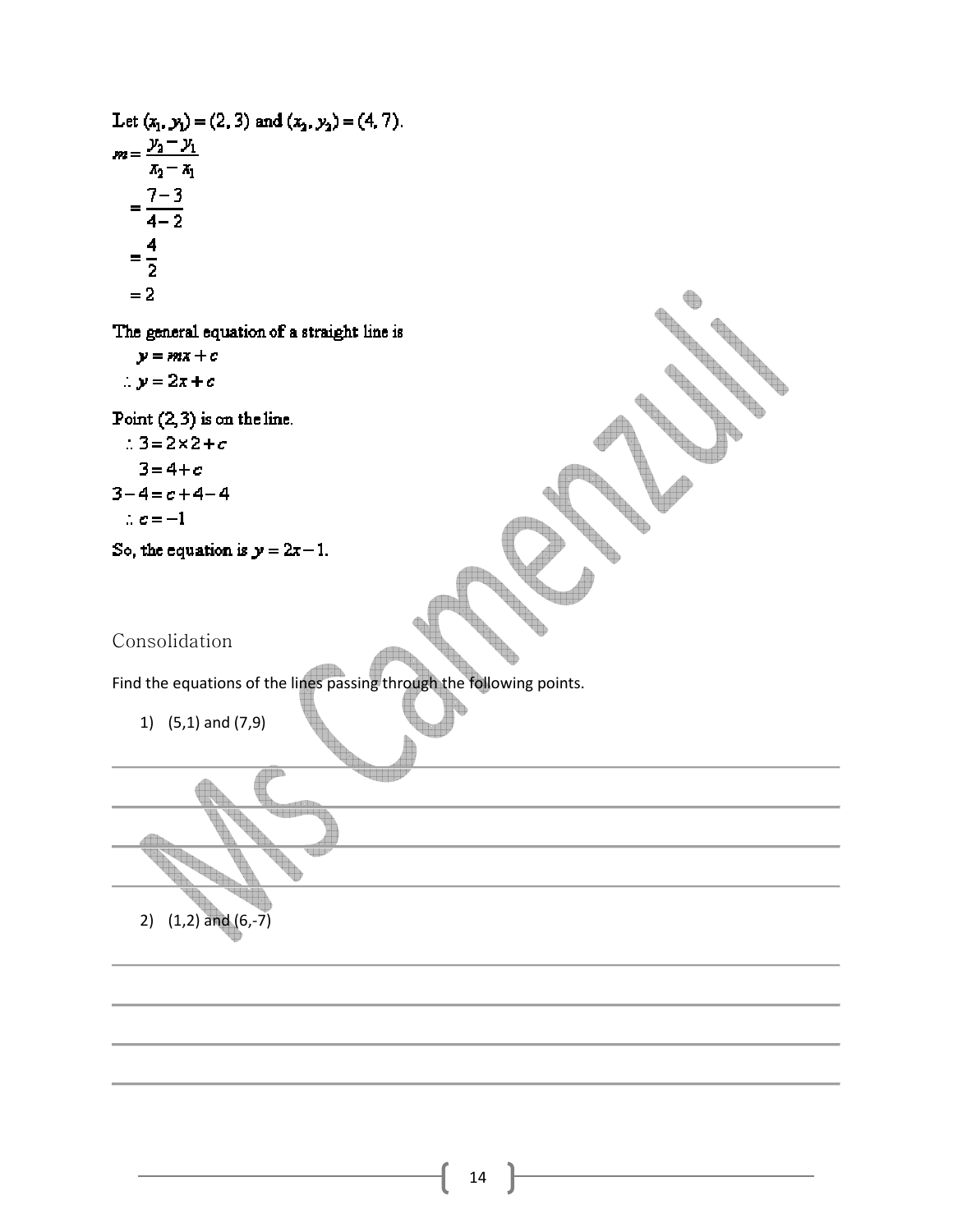| 4) $(-9,-3)$ and $(6,0)$                               |  |
|--------------------------------------------------------|--|
|                                                        |  |
|                                                        |  |
|                                                        |  |
|                                                        |  |
|                                                        |  |
|                                                        |  |
| 5) $(4,-3)$ and $(2,-7)$                               |  |
|                                                        |  |
|                                                        |  |
|                                                        |  |
|                                                        |  |
|                                                        |  |
| 6) $(3,1)$ and $(5,-2)$                                |  |
|                                                        |  |
|                                                        |  |
|                                                        |  |
|                                                        |  |
|                                                        |  |
|                                                        |  |
|                                                        |  |
|                                                        |  |
|                                                        |  |
| Support Exercise Pg 209 Ex 13E Nos $1 - 3$ , $10 - 12$ |  |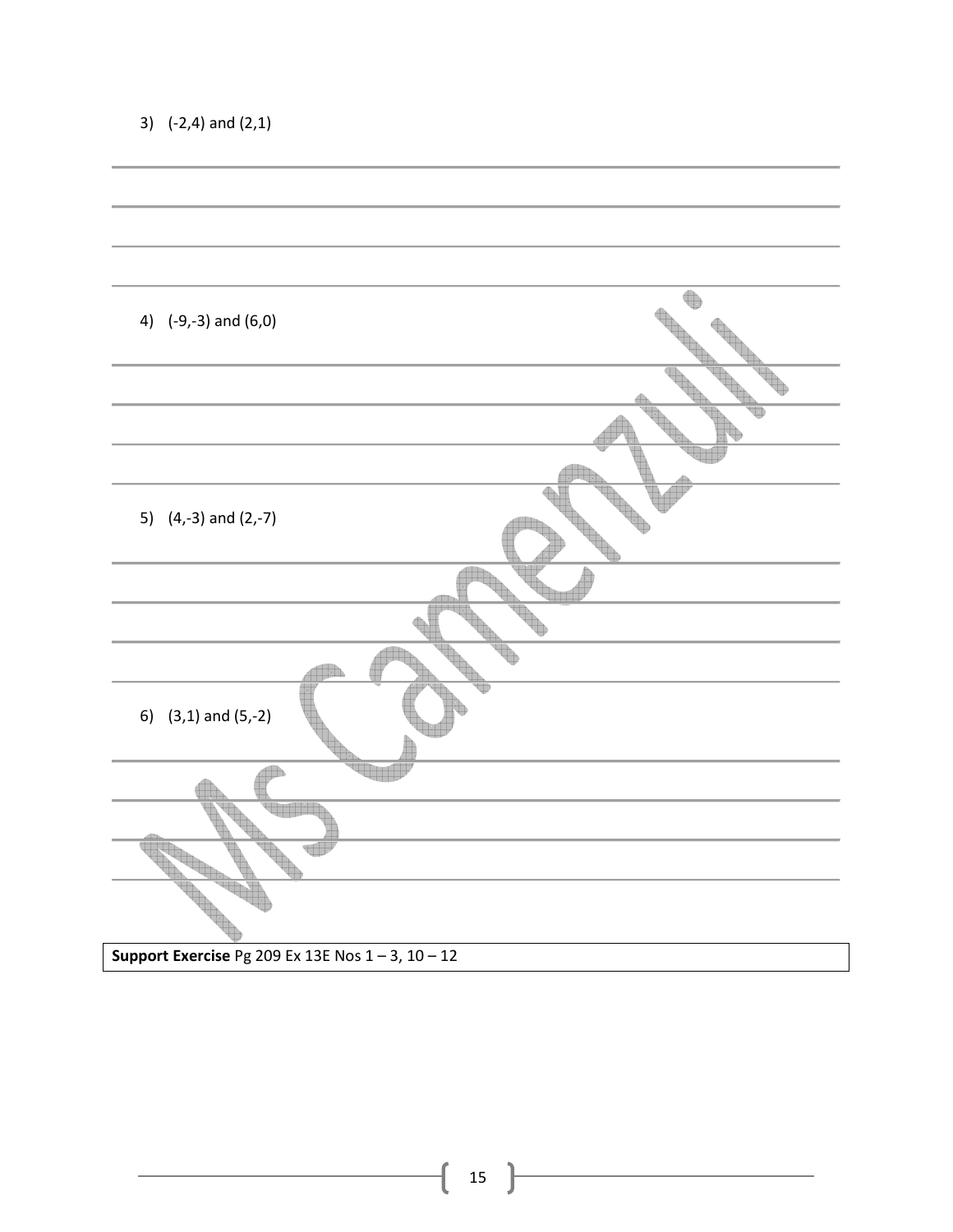For two lines to be parallel, they must never meet. For two graphs never to meet the inclination of each line must be the same. Therefore, two parallel lines must always have the SAME gradient but DIFFERENT y-intercepts.



**Solution:** As the line is parallel to  $y = 3x - 1$ , it must have the same gradient, i.e. 3.

As our line must pass through (0, 5), the y-intercept is 5.

So the required equation is  $y = 3x + 5$ .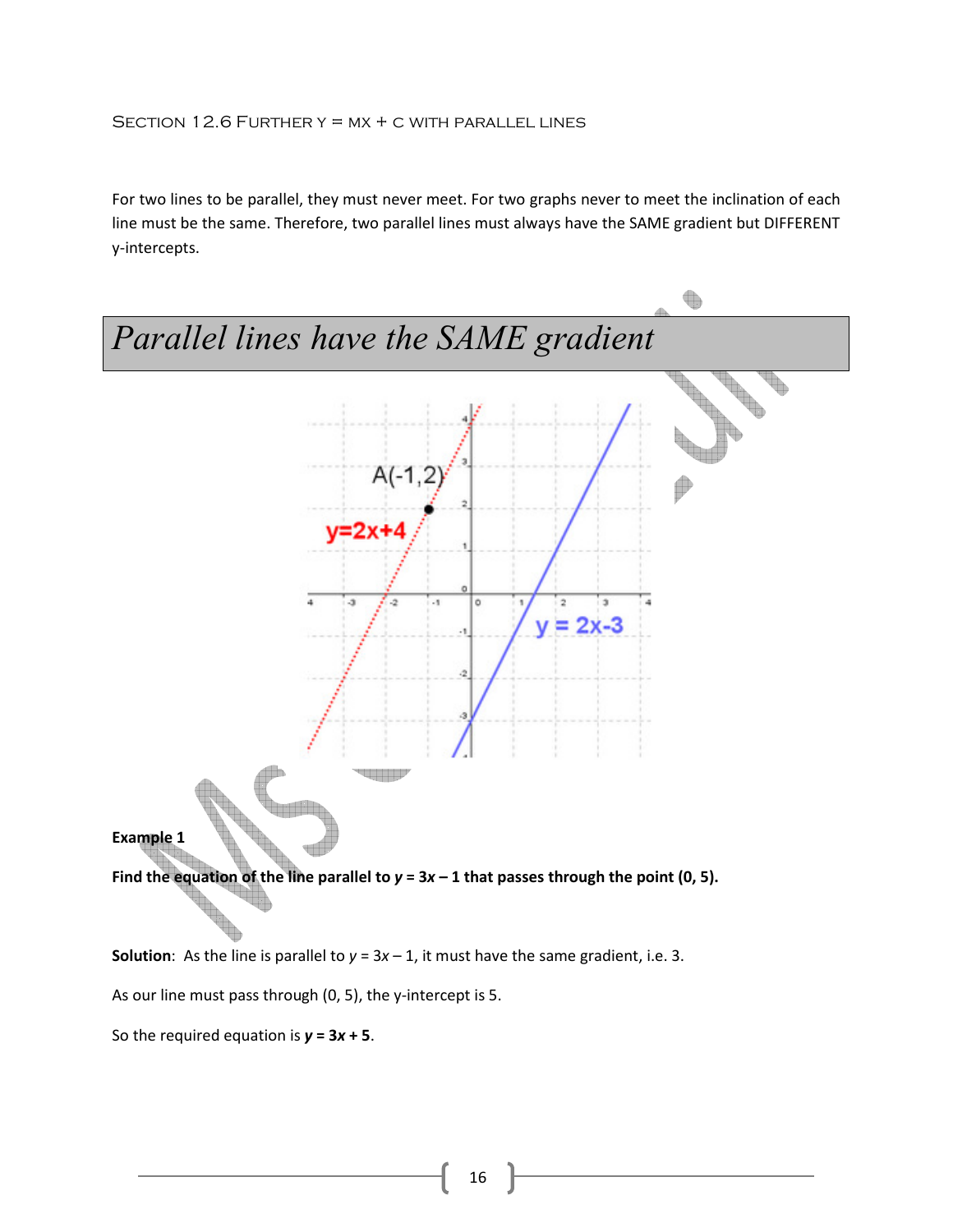Find the equation of the line parallel to  $y = 8 - 2x$  passing through the point (3, 7).

Solution: A parallel line has the same gradient i.e. -2.

The equation of the parallel line therefore is  $y = -2x + c$ .

In order to find c, we can use the coordinates of the point that we wish our line to pass through.

Substituting  $x = 3$ ,  $y = 7$  gives:

 $7 = -2 \times 3 + c$ 

$$
c = 7 + 6 = 13.
$$

So the equation is  $y = -2x + 13$ .

#### Consolidation

1) Find, in the form y = mx + c, the equation of the straight line parallel to the line y = 4x − 1 which passes through the point with coordinates (1, 7)

2) The straight line I passes through the points A (-5, 5) and B (1, 7).

a) Find an equation of the line I. Give your answer in the form  $y = mx + c$ .